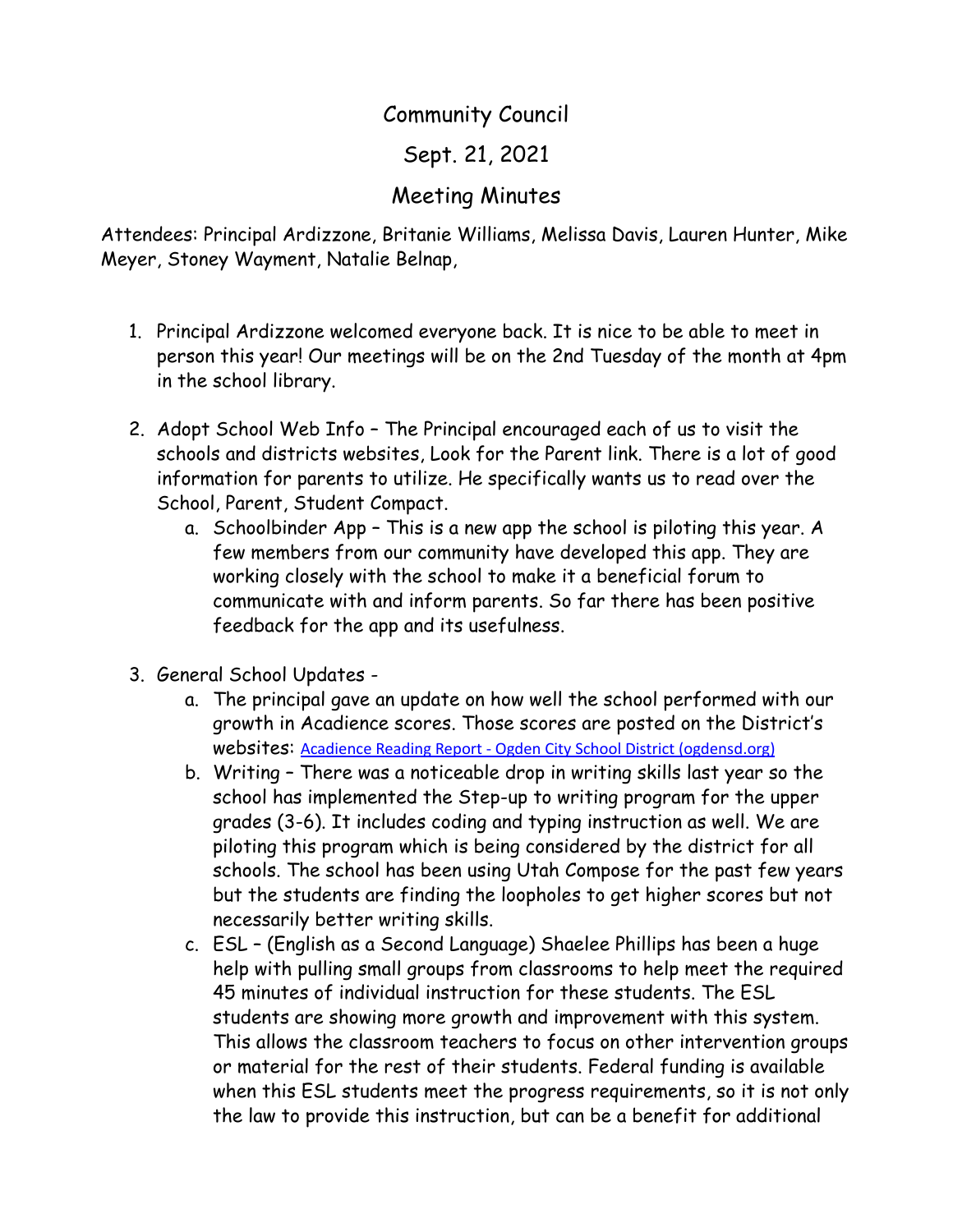funding. We did not meet the standards last year so Principal Ardizzone is working on identifying the issues and collecting the data needed to help this program.

- d. CHAT This program is being implemented to help teachers recognize social or emotional issues among students before they turn into academic or behavior issues.
- e. Science We have not been able to hire a new science instructor for this year. The principal is talking to Weber State about having their students or instructors' team up with us to build a sustainable program to benefit the school.
	- i. The pond/outdoor classroom is on hold for now. There are access issues that need to be worked out. The greenhouse did not get purchased and the PTA funds raised last year were returned to the PTA.
- f. Math the school was able to hire an assistant to help with interventions in grades 4-6.
- g. Reading the school is continuing the monitoring and intervention system established last year. They have also hired an assistant to work with the Lexia system data and interventions where needed.
- h. Technology The principal has been working very hard with the district to get our Technology systems updated. He would like to have interactive TV's in each classroom and remove the projectors. He has received two TV's which are waiting to be installed by the district. It's been a battle but Principal Ardizzone is committed to seeing it through.
- i. Budget We discussed how the Land Trust funds were allocated at the end of last year. There was money set aside for the Science program so we are anxious to get that moving again. The Principal is going to provide a budget update at our next meeting in October.
	- i. SR Grant (Covid Relief Funds) helped us reduce our class sizes in  $1<sup>st</sup>$  and  $5<sup>th</sup>$  grade by hiring additional teachers. This may be something we need to consider funding in the future when the SR Funds are removed.
- 4. Safety Plan Britanie updated us on the installation of RFB's (flashing crosswalk lights) at the intersection of Old Post Rd and Shadow Valley Dr. There has also been a crossing guard there. Lauren stated that only about 5 kids are using that crosswalk and asked if we could possibly have the crossing guard moved to the Wasatch Dr. intersection at the south end of the school where a lot more kids are crossing. There has been a problem of kids not walking up to the posted crossing guard and just running across the street. This is such a dangerous intersection with all the car movements happening there. Britanie will call the city to see if we can make this change.